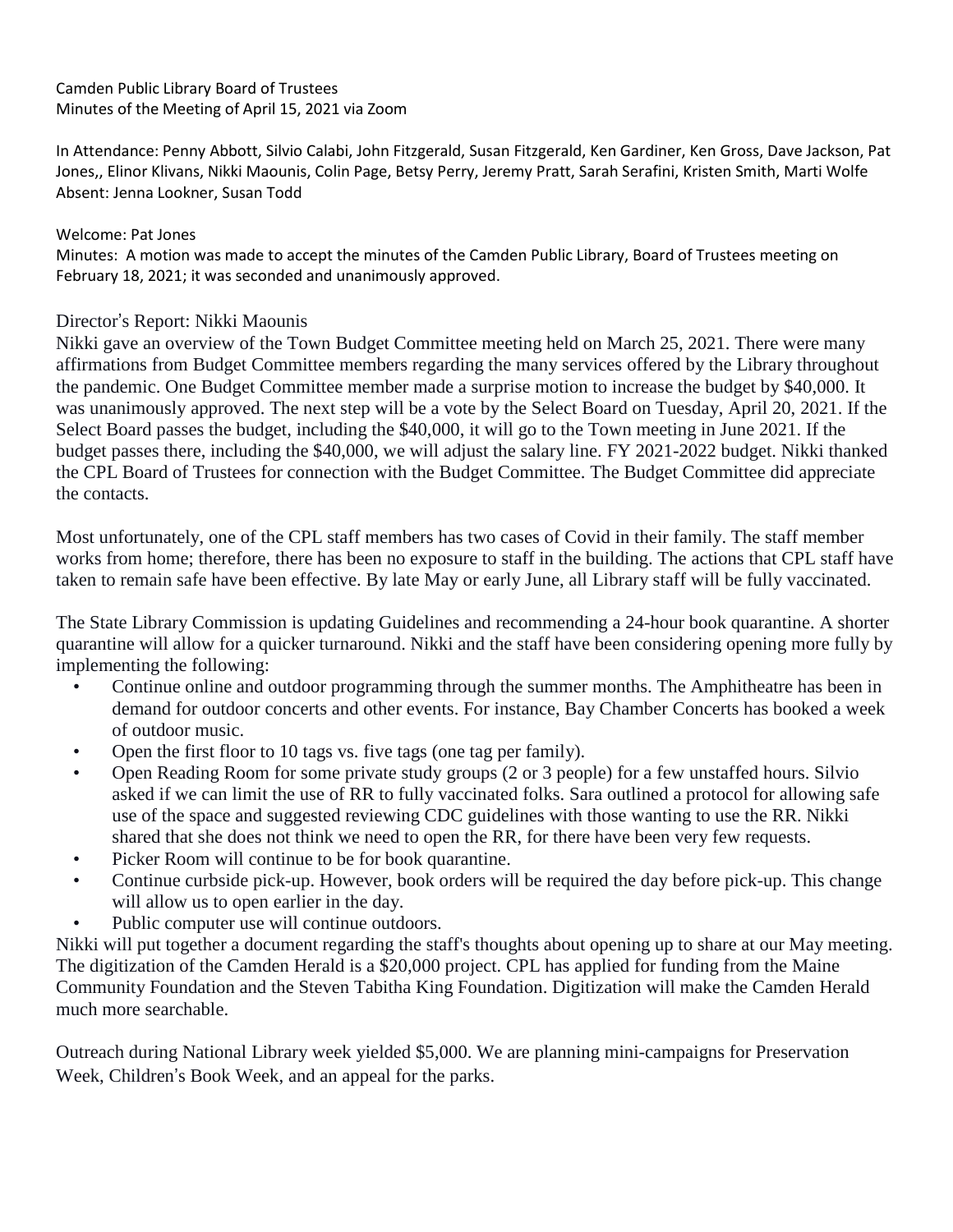After the recent rainstorms, the leaks in Nikki's office returned. More information on this in the Facilities Report.

Construction on Main Street will continue for another ten days.

## Committee Reports:

## Finance Committee: John Fitzgerald

John shared that at the last Finance Committee meeting, Nikki updated estimates for FY 2021-2022. If \$40,000 is approved, it will apply to the staff budget line. The current March finances show a loss, but the FY budget is still in the black. The budget reflects the strength of development income. Also, staff costs are down because we have two fewer full-time staff members at this time. The costs of addressing leaks, repairs to low-stonewall at the Amphitheatre, and HVAC fan failure will be about \$1,500 to \$2,000. The Library will need about \$22,000 in donations by the end of this fiscal year to finish in the black. Kristen asked if the Library will need to raise an additional \$40,000 to keep the Town's share of the budget less than 50%. John replied that there is no formula. We try to keep a 50:50 split with the Town. We do not have to raise a matching gift. Pat shared that she thanked John French for his motion to add \$40,000 to the Library budget.

# Development Committee: Colin Page and Marti Wolfe

Marti began with an announcement that Edward Jones of Camden will be the lead sponsor of Camden on Canvas. At this point, we have raised \$7,350 in business sponsorship. There are several interested parties yet to reply. The Reception and Live Auction sale of the Plein-air works will be on Sunday, August 1, 2021, from 4:00 to 6:00 pm in the Amphitheatre. We hope to sell 100 tickets online before the Plein-air weekend. We will serve light hors d'oeuvres and beverages. Without objection from the Board of Trustees, the reception will include wine. There was no objection. Colin added that Eric Jacobsen is joining the Plein-air painters, and Lydia Keyer is considering it. He reviewed the outline of the Plein-air weekend and the November gallery show and sale. The November show will be open for one week culminating in a Reception and Silent Auction. Colin clarified that proceeds from both auctions, live and silent, will be shared 50:50 between the artist and the Library. Colin shared his thoughts on the ticket price. Keeping the ticket price for the Reception/Auction high may help to ensure that high-end buyers attend. He suggested \$100.00 a ticket.

# Facilities and Parks: Dave Jackson and Ken Gross

The number of weddings has stabilized. Dave continues to counsel wedding planners about the Covid guidelines and Library requirements. He also attends weddings to make sure the wedding party follows the rules. Bay Chamber Concerts will be renting the Amphitheatre for a week of outdoor music, and Camden Public Library will be a co-sponsor. The music event will be called Screen Door Concerts.

Ken shared facility repair plans, particularly the masonry work and leaks. The low-stonewall between the Library and Amphitheatre needs repointing. The weep holes in the stone wall are blocked. Dante 'will add another weep hole and drill out the existing weep holes. Inside the building, there is a blower motor to be replaced. Siemens will do whatever is in our contract with them. With other repairs, we can hire a company of our choosing or pay Siemens. Siemens will address the controls in the next two weeks and then lighting the week after. They will remove the old boiler and put in two propane furnaces in the middle of May. Then it will be time to remove the old oil tanks.

# Harbor Park Special Committee:

Following Alison's presentation at the February (2021) Board of Trustees meeting, The Harbor Park Special Committee, Nikki, Dave Jackson, Ken Gross, and Silvio met to distill the trustees 'concerns into a 'position paper 'which Nikki submitted to the Select Board. Our seawall needs repair now, and it would be wasteful to rebuild it and then tear it down for the outflow of the river. Silvio suggests that we ask Gartley & Dorsky to give us their recommendations for interim repairs.